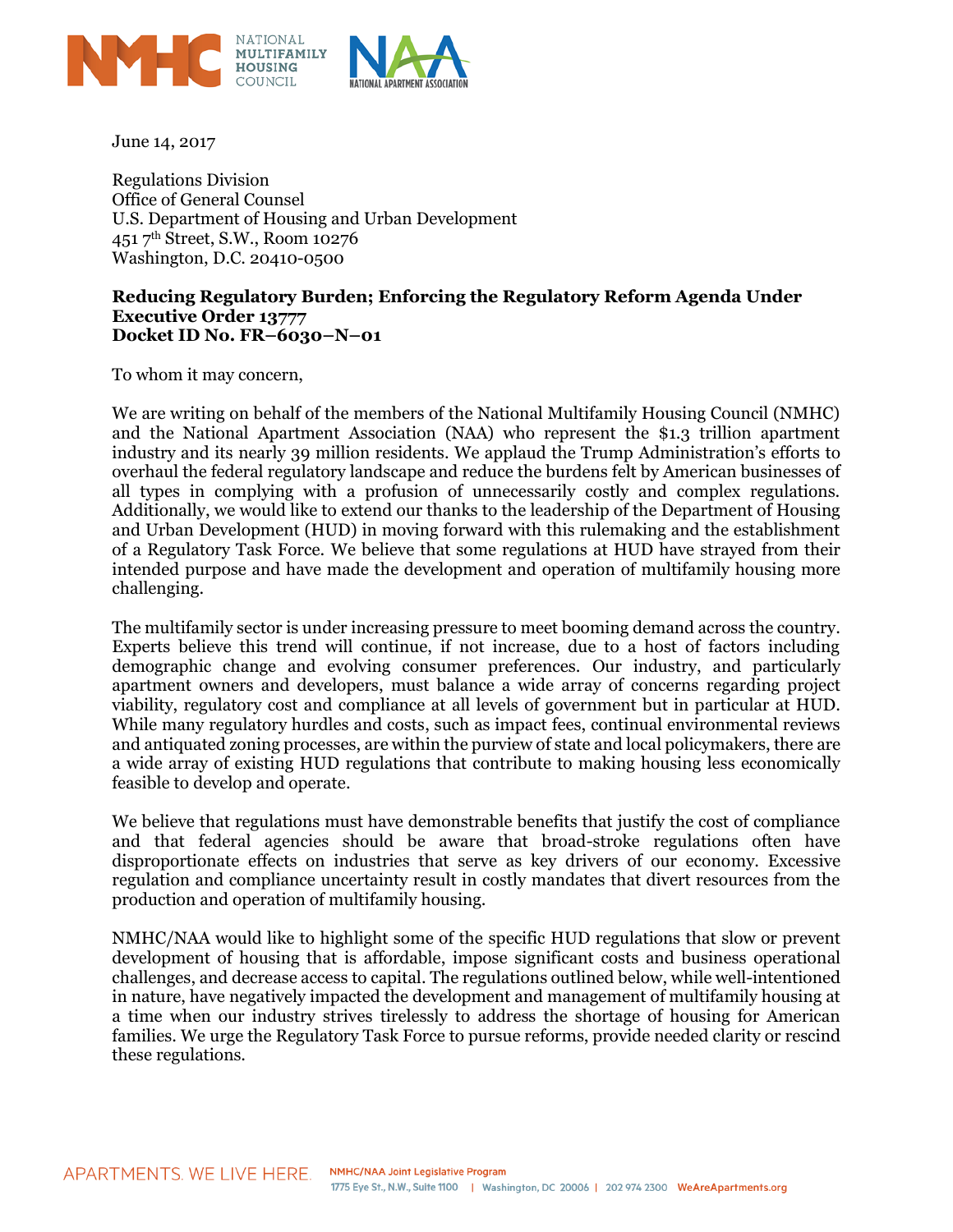We appreciate the opportunity to share the multifamily housing industry's view on the importance of HUD regulatory reform. We look forward to working with HUD and the Regulatory Task Force towards our shared goal of building housing that is affordable to more Americans and spurring continued economic growth across the country. Please call upon us if we can serve as a resource to you in this regard.

Sincerely,

 $J$  sidly

Douglas M. Bibby Robert Pinnegar President President & CEO National Multifamily Housing Council National Apartment Association

Attachment (1)

cc: The Hon. Benjamin S. Carson, Sr., Secretary of Housing and Urban Development The Hon. Mick Mulvaney, Director, Office of Management and Budget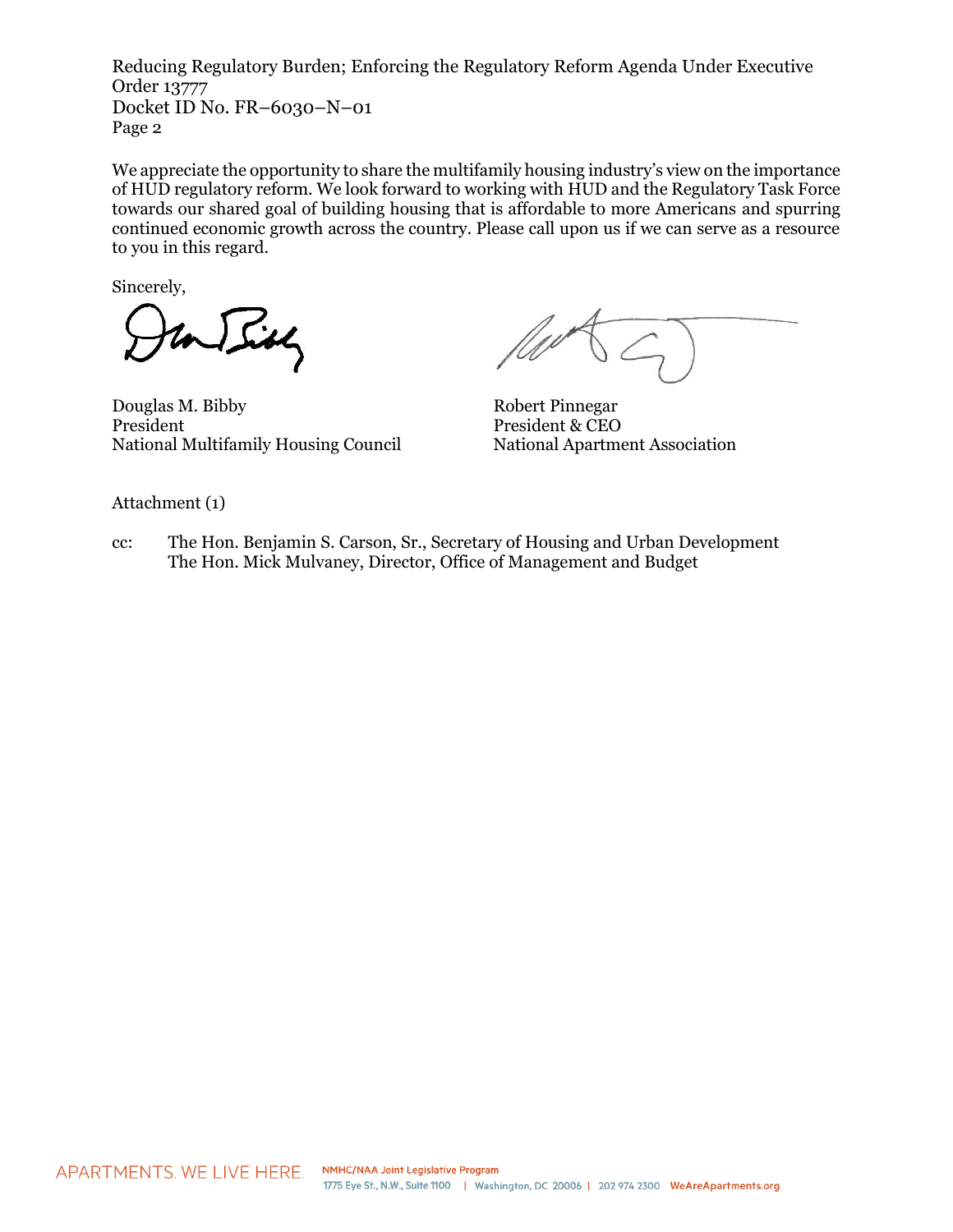## **NMHC/NAA Regulatory Department of Housing and Urban Development – Regulatory Relief Priorities**

**Federal Flood Risk Management** - In response to President Obama's Executive Order 13690, HUD has proposed a rule<sup>1</sup> to expand its floodplain management oversight to increase disaster preparedness and flood resiliency of federally funded buildings and projects. Under the proposal, multifamily builders would face new, costlier elevation requirements if funding is derived from a HUD grant program (HOME, CDBG) or when using Federal Housing Administration (FHA) mortgage insurance for new construction or substantial rehabilitation projects. This proposal would apply within the 100-year floodplain and in an unmapped, and therefore unknown, horizontally expanded FFRMS floodplain area. We believe this requirement for FHA multifamily projects exceeds the intent of E.O. 13690 by failing to limit expanded floodplain requirements only to "federally funded projects." HUD does not originate loans or fund projects through the FHA Multifamily Program. Rather, it insures those loans through the FHA. As such, projects insured by these programs should not be required to meet the mandates of the FFRMS.

If left as proposed, and while well-intentioned, we believe that the additional elevation and flood-proofing requirements for multifamily properties using FHA mortgage insurance and /or HUD grant programs could make many projects infeasible, due to increased construction costs and the inability to offset these costs through higher rents. In either case, the draft rule would prevent delivery of much-needed units as we all try to address our nation's affordable housing challenges. **HUD should withdraw the proposed rule and prevent its implementation.**

**Fair Housing Act (FHA) Rules** - During the Obama Administration, HUD actively expanded fair housing liability to address groups that are not statutorily protected classes under the FHA. To advance this goal, HUD heavily relied on the use of disparate impact theory, which provides legal recourse where practices or policies are employed without intentional discrimination, yet they have a disproportionate impact on a protected class such as race and sex. However, HUD issued a series of rules and guidance documents reinforcing an interpretation of disparate impact theory that conflicts with recent Supreme Court precedent and creates uncertainty for housing providers. **We, therefore, urge HUD to: 1) review and replace the Final Rule on disparate impact liability to ensure compatibility with recent Supreme Court analysis; and 2) reevaluate guidance stemming from the Final Rule and reissue guidance that helps housing providers execute necessary business practices without running afoul of fair housing requirements.**

## **Review and Replace HUD's Final Rule on Disparate Impact Liability**

In February 2013, HUD issued the "Final Rule on the Implementation of the Fair Housing Act's Discriminatory Effects Standard" (Final Rule)<sup>2</sup> formalizing its interpretation of FHA liability related to disparate impact theory. Subsequently, the U.S. Supreme Court issued a milestone decision on disparate impact liability in Texas

<sup>1</sup> [https://www.federalregister.gov/documents/2016/10/28/2016-25521/floodplain-management-and-protection-of-wetlands](https://www.federalregister.gov/documents/2016/10/28/2016-25521/floodplain-management-and-protection-of-wetlands-minimum-property-standards-for-flood-hazard)[minimum-property-standards-for-flood-hazard](https://www.federalregister.gov/documents/2016/10/28/2016-25521/floodplain-management-and-protection-of-wetlands-minimum-property-standards-for-flood-hazard)

<sup>2</sup> 24 CFR Sec. 100.500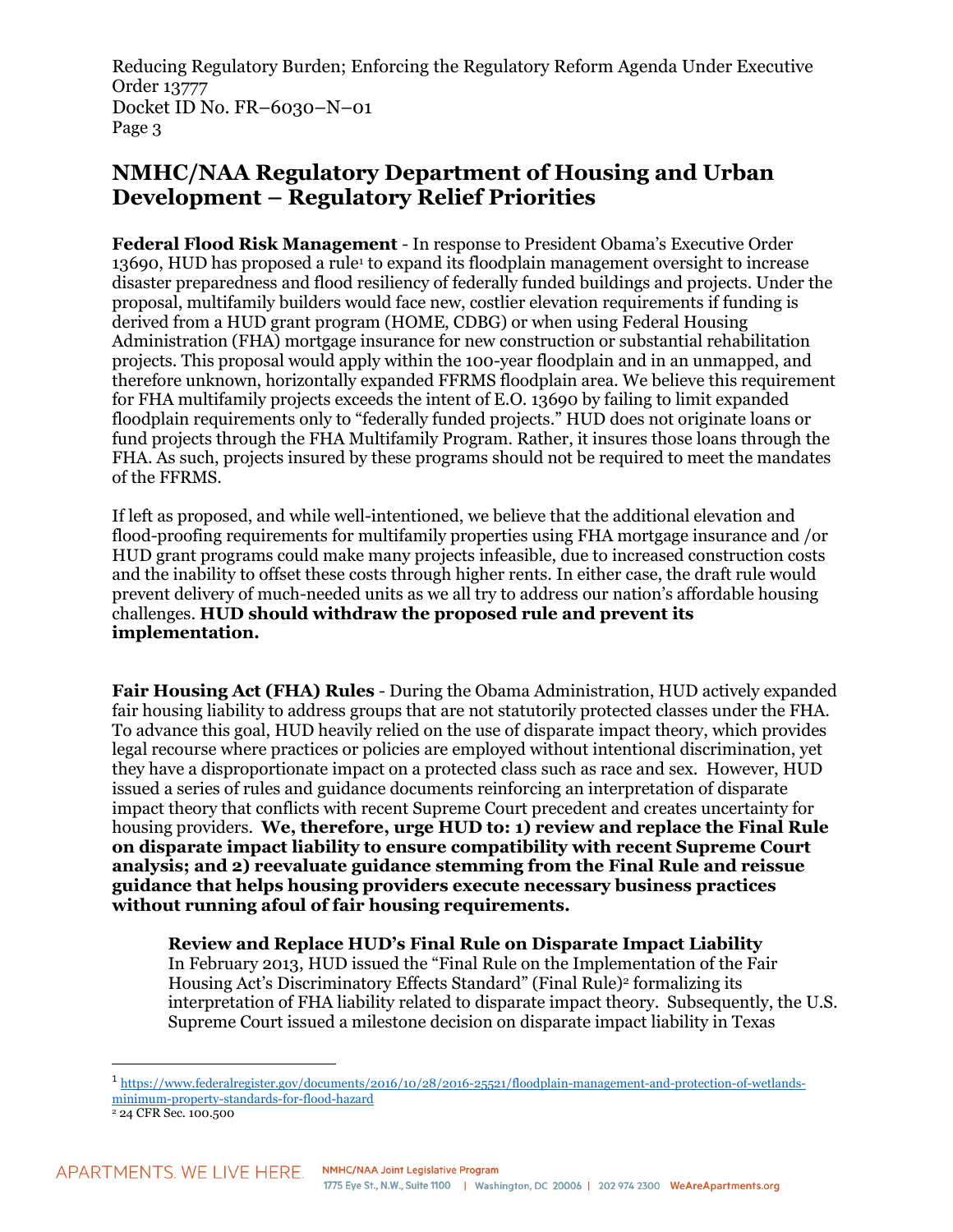Department of Housing and Community Affairs v. The Inclusive Communities Project, Inc. (Inclusive Communities).<sup>3</sup> There are numerous inconsistencies, however, in the language and reasoning of the rule and the decision - resulting in the establishment of two conflicting analytical frameworks for evaluating disparate impact liability. The tension between these two competing standards has resulted in confusion, uncertainty and litigation.

Moreover, recent litigation outcomes suggest there's a meaningful distinction between the HUD Final Rule and the Inclusive Communities ruling. The Inclusive Communities court was explicit in its reasoning that disparate impact liability should be "properly limited" and focused on rooting out "artificial barriers to housing."<sup>4</sup> The Court cautioned that without limitation disparate impact claims could result in "abusive" lawsuits that could be used to "displace valid governmental and private priorities."<sup>5</sup>

Subsequent courts employing the Supreme Court analysis have routinely limited the use of disparate impact theory. Most notably, when the lower court reconsidered the original Inclusive Communities claim on remand from the Supreme Court, the case was dismissed for failing to identify a causal relationship between any policy and the purported discriminatory effect. Other courts similarly rejected disparate impact liability in cases involving the allocation of low income housing tax credits,<sup>6</sup> housing condemnation actions,<sup>7</sup> mortgage lending,<sup>8</sup> and zoning.<sup>9</sup>

Conversely, the HUD Rule permits a more expansive use of disparate impact and lacks the robust causality requirement advanced by the Supreme Court. Where courts have relied heavily on the HUD Final Rule framework instead of the Inclusive Communities criteria, plaintiffs' disparate impact claims have moved forward.<sup>10</sup>

## **Reevaluate and Reissue Disparate Impact Guidance**

The Obama Administration built on its disparate impact standard to advance fair housing liability in numerous other areas including resident screening,<sup>11</sup> hostile

<sup>3</sup> 135 S. Ct. 2507 (2015)

<sup>4</sup> *Id.* <sup>5</sup> *Id*.

<sup>6</sup> *Inclusive Communities Project, Inc. v. United States Dep't of Treasury,* No. 3:14-CV-3013-D, 2016 WL 6397643 (N.D. Tex. Oct. 28, 2016).

<sup>&</sup>lt;sup>7</sup> City of Joliet, Illinois v. New W., L.P., 825 F.3d 827 (7<sup>th</sup> Cir. 2016).

<sup>8</sup> *City of Los Angeles v. Wells Fargo & Co*., No. 2:13-CV-09007-ODWRZX, 2015 WL 4398858, (C.D. Cal. July 17, 2015).

<sup>9</sup> *Anthony v. City of Naples*, 2016 WL 7010949 (M.D. Fla. Dec. 1, 2016).

<sup>10</sup> *Crossroads Residents Organized for Stable & Secure ResiDencieS (CROSSRDS) v. MSP Crossroads Apartments LLC*, No. CV 16- 233 ADM/KMM, 2016 WL 3661146 (D. Minn. July 5, 2016). *See also Mhany Mgmt., Inc. v. Cty. of Nassau*, 819 F.3d 581 (2d Cir. 2016).

<sup>&</sup>lt;sup>11</sup> Office of General Counsel Guidance on Application of Fair Housing Act Standards to the Use of Criminal Records by Providers of Housing and Real Estate-Related Transactions, April 4, 2016, available at

[https://portal.hud.gov/hudportal/documents/huddoc?id=hud\\_ogcguidappfhastandcr.pdf](https://portal.hud.gov/hudportal/documents/huddoc?id=hud_ogcguidappfhastandcr.pdf) (hereinafter, Criminal Screening Guidance).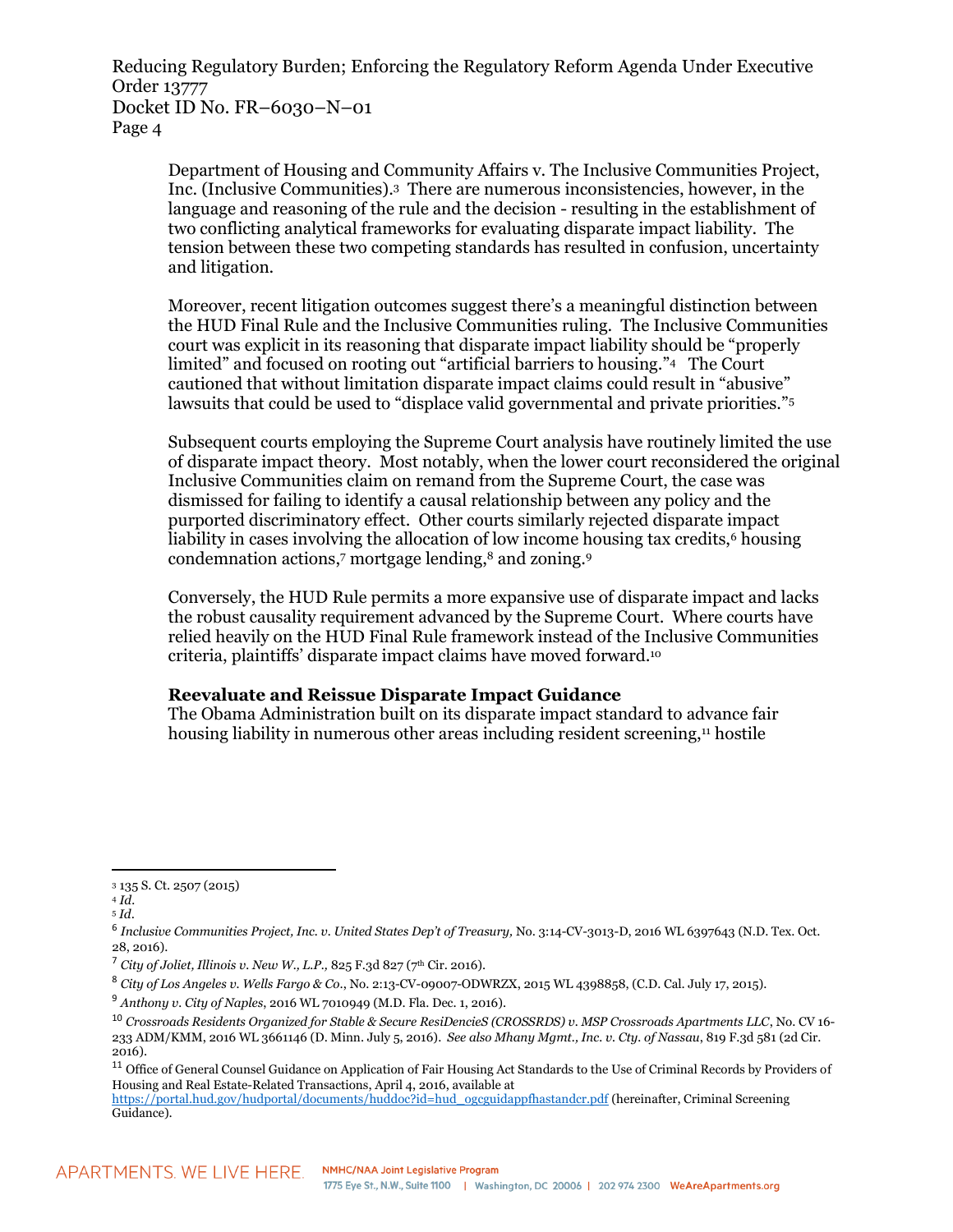environment harassment,<sup>12</sup> limited English proficiency,<sup>13</sup> nuisance ordinances<sup>14</sup> and insurer liability.<sup>15</sup> However, HUD's action related to criminal history screening poses particular challenges for housing providers.

In April 2016, HUD issued guidance on the "Application of Fair Housing Act Standards to the Use of Criminal Records by Providers of Housing and Real Estate-Related Transactions," which focuses on expanding fair housing protections for those with criminal convictions and arrest.<sup>16</sup> Safe and secure housing is a critical need for all Americans and the federal government has long-recognized the role criminal background screening plays in making informed residency decisions. Despite the fact that criminal screening helps achieve property safety and security goals, the guidance challenges a variety of prevailing criminal screening policies and raises numerous legal and operational questions for housing providers.

Recognizing that those with criminal histories are not a protected class under the FHA, HUD relied on disparate impact theory to support their guidance. However, HUD largely structured its guidance around the 2013 Final Rule on disparate impact and cites to the 2015 Inclusive Communities decision without resolving or addressing the inconsistencies between the two disparate impact standards. Therefore, the guidance leaves unanswered questions about both the underlying legal theories involved and acceptable compliance strategies. **We encourage HUD to reconcile the guidance with current Supreme Court precedent an offer additional compliance guidance.**

**Affirmatively Furthering Fair Housing Rule** - As it is currently written, the Affirmatively Furthering Fair Housing proposal's broad mission to desegregate communities by combating exclusionary zoning and other practices deemed discriminatory could indirectly affect the multifamily industry. Specifically, the proposal could lead to delays in construction and permitting decisions. These types of disruptions may aggravate the housing market's already short supply of apartments, affecting affordability at a variety of income levels. **We encourage HUD to focus on promoting new development of rental housing, and avoid endorsing local policies with harmful unintended consequences for private sector developers and managers.**

**Small Area Fair Market Rents (SAFMRs) -** The Section 8 Housing Choice Voucher Program provides subsidized rents for qualifying low-income families. The program uses [HUD](https://www.gpo.gov/fdsys/pkg/FR-2017-06-02/pdf/2017-11396.pdf)[determined Fair Market Rents](https://www.gpo.gov/fdsys/pkg/FR-2017-06-02/pdf/2017-11396.pdf) (FMRs) to establish maximum allowable rents the government will pay to a private apartment owner who rents to a voucher holder. The final rule

<sup>&</sup>lt;sup>12</sup> Quid Pro Quo and Hostile Environment Harassment and Liability for Discriminatory Housing Practices Under the Fair Housing Act, 24 C.F.R. § 100.600.

<sup>&</sup>lt;sup>13</sup> Office of General Counsel Guidance on Fair Housing Act Protections for Persons with Limited English Proficiency, September 15, 2016, at 1, available a[t https://portal.hud.gov/hudportal/documents/huddoc?id=lepmemo091516.pdf](https://portal.hud.gov/hudportal/documents/huddoc?id=lepmemo091516.pdf) (hereinafter "LEP Guidance").

<sup>&</sup>lt;sup>14</sup> Office of General Counsel Guidance on Application of Fair Housing Act Standards to the Enforcement of Local Nuisance and Crime-Free Housing Ordinances Against Victims of Domestic Violence, Other Crime Victims, and Others Who Require Police or Emergency Services, September 13, 2016, at 1 & 8, available at [https://portal.hud.gov/hudportal/documents/huddoc?id=FinalNuisanceOrdGdnce.pdf.](https://portal.hud.gov/hudportal/documents/huddoc?id=FinalNuisanceOrdGdnce.pdf)

<sup>&</sup>lt;sup>15</sup> Applicability of the Fair Housing Act's Discriminatory Effects Standard to Insurance, 81 Fed. Reg. 69,012 (October 5, 2016), available a[t https://www.gpo.gov/fdsys/pkg/FR-2016-10-05/pdf/2016-23858.pdf.](https://www.gpo.gov/fdsys/pkg/FR-2016-10-05/pdf/2016-23858.pdf)

<sup>16</sup> Criminal Screening Guidance.